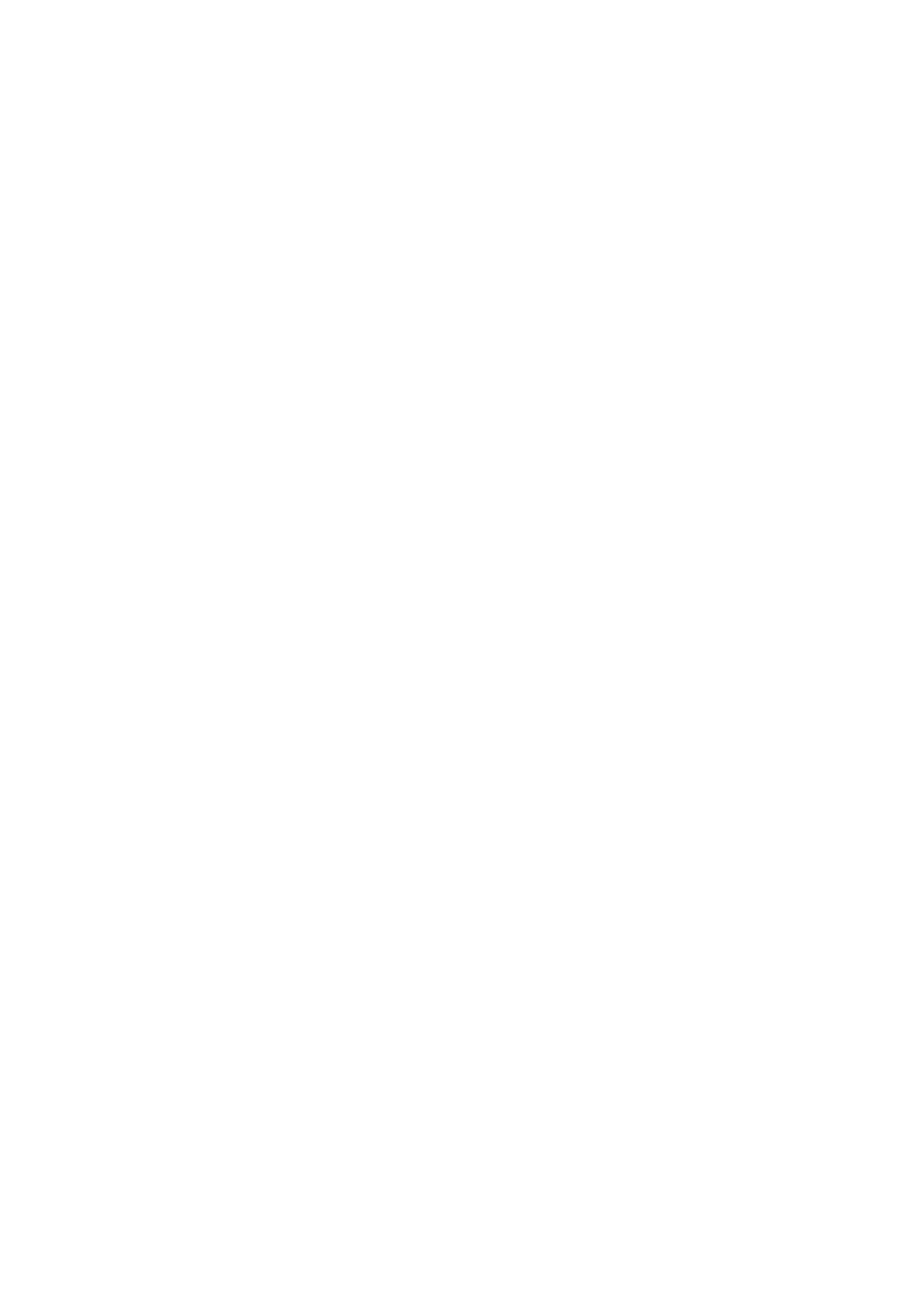# Index

| 2. |  |
|----|--|
|    |  |
|    |  |
|    |  |
|    |  |
|    |  |
|    |  |
|    |  |
|    |  |

**Solution Section**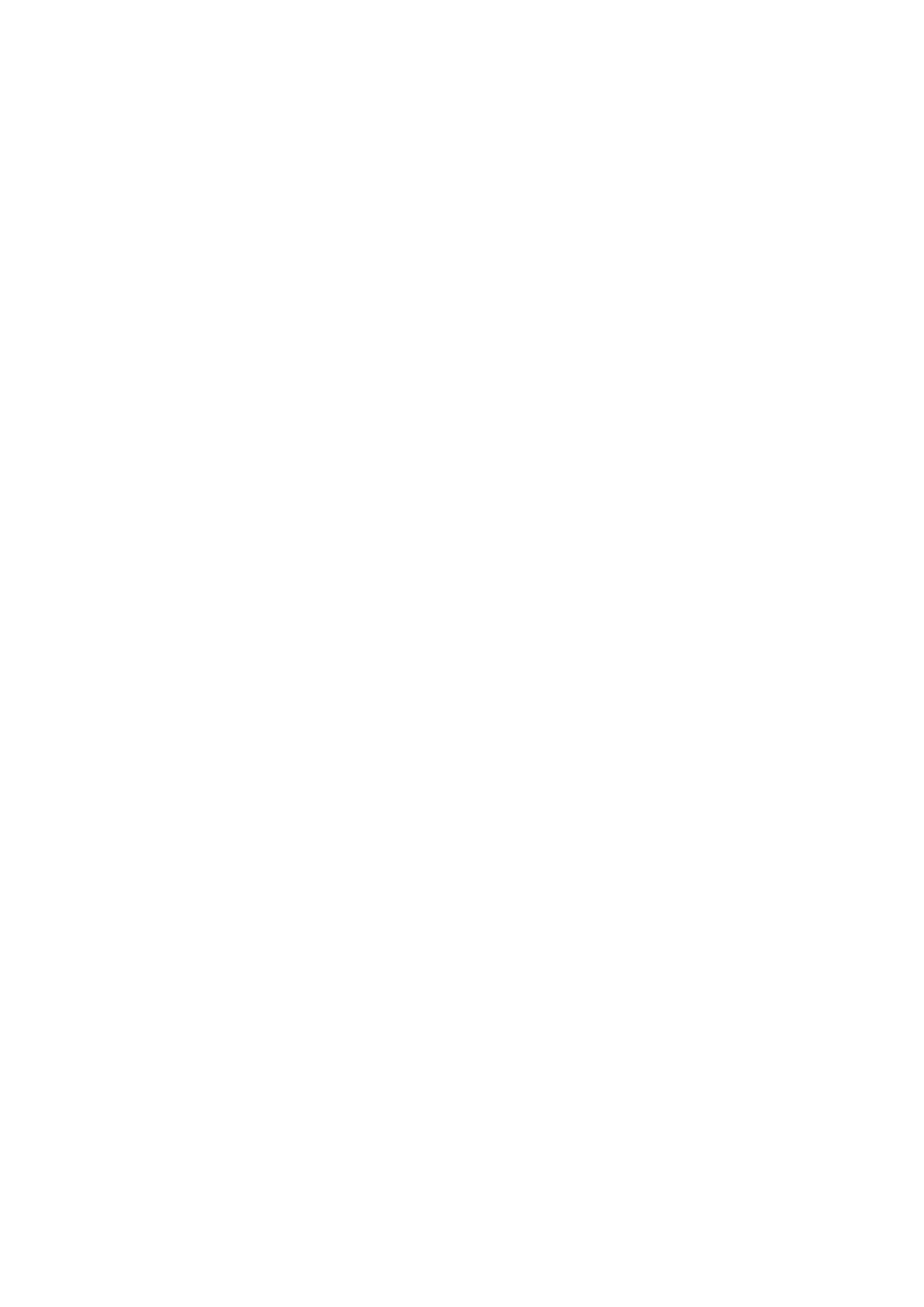

# <span id="page-4-0"></span>**1. GENERAL INFORMATION**

## <span id="page-4-1"></span>**1.1. The DAPHabitat System**

| Program operator:     | Sustainable Construction Platform<br>www.centrohabitat.net<br>centrohabitat@centrohabitat.net | centroHabitat<br>Plataforma para a Construção Sustentável |
|-----------------------|-----------------------------------------------------------------------------------------------|-----------------------------------------------------------|
| <b>Address:</b>       | Departamento Engenharia Civil<br>Universidade de Aveiro<br>3810-193 Aveiro                    |                                                           |
| <b>Email address:</b> | deptecnico@centrohabitat.net                                                                  |                                                           |
| Telephone number:     | (+351) 234 401 576                                                                            |                                                           |
| Website:              | www.daphabitat.pt                                                                             |                                                           |
| Logo:                 | dap habitat                                                                                   |                                                           |

### <span id="page-4-2"></span>**1.2. EPD owner**

| Name of the owner:                                           | Valbopan – Fibras de Madeira, S.A.                                                                                           |  |  |  |  |  |  |  |  |  |
|--------------------------------------------------------------|------------------------------------------------------------------------------------------------------------------------------|--|--|--|--|--|--|--|--|--|
| <b>Production site:</b>                                      | Quinta do Castelo Famalição, 2450-025, Famalição Nazaré, Portugal                                                            |  |  |  |  |  |  |  |  |  |
| Address (head office):                                       | Quinta do Castelo Famalição, 2450-025, Famalição Nazaré, Portugal                                                            |  |  |  |  |  |  |  |  |  |
| Telephone:                                                   | (+351) 213 190 140                                                                                                           |  |  |  |  |  |  |  |  |  |
| E-mail:                                                      | info@investwood.pt                                                                                                           |  |  |  |  |  |  |  |  |  |
| Website:                                                     | https://www.investwood.pt                                                                                                    |  |  |  |  |  |  |  |  |  |
| Logo:                                                        | valchromat<br>bu Investwood                                                                                                  |  |  |  |  |  |  |  |  |  |
| Information concerning the<br>applicable management Systems: | ISO 9001:2015 – Sistemas de Gestão da Qualidade                                                                              |  |  |  |  |  |  |  |  |  |
| Specific aspects regarding the<br>production:                | <b>Manufacture</b><br>CAE<br>16212<br>fiber<br>Principal<br>of<br>wood<br>panels<br>CAE Secundário 16102 – Wood impregnation |  |  |  |  |  |  |  |  |  |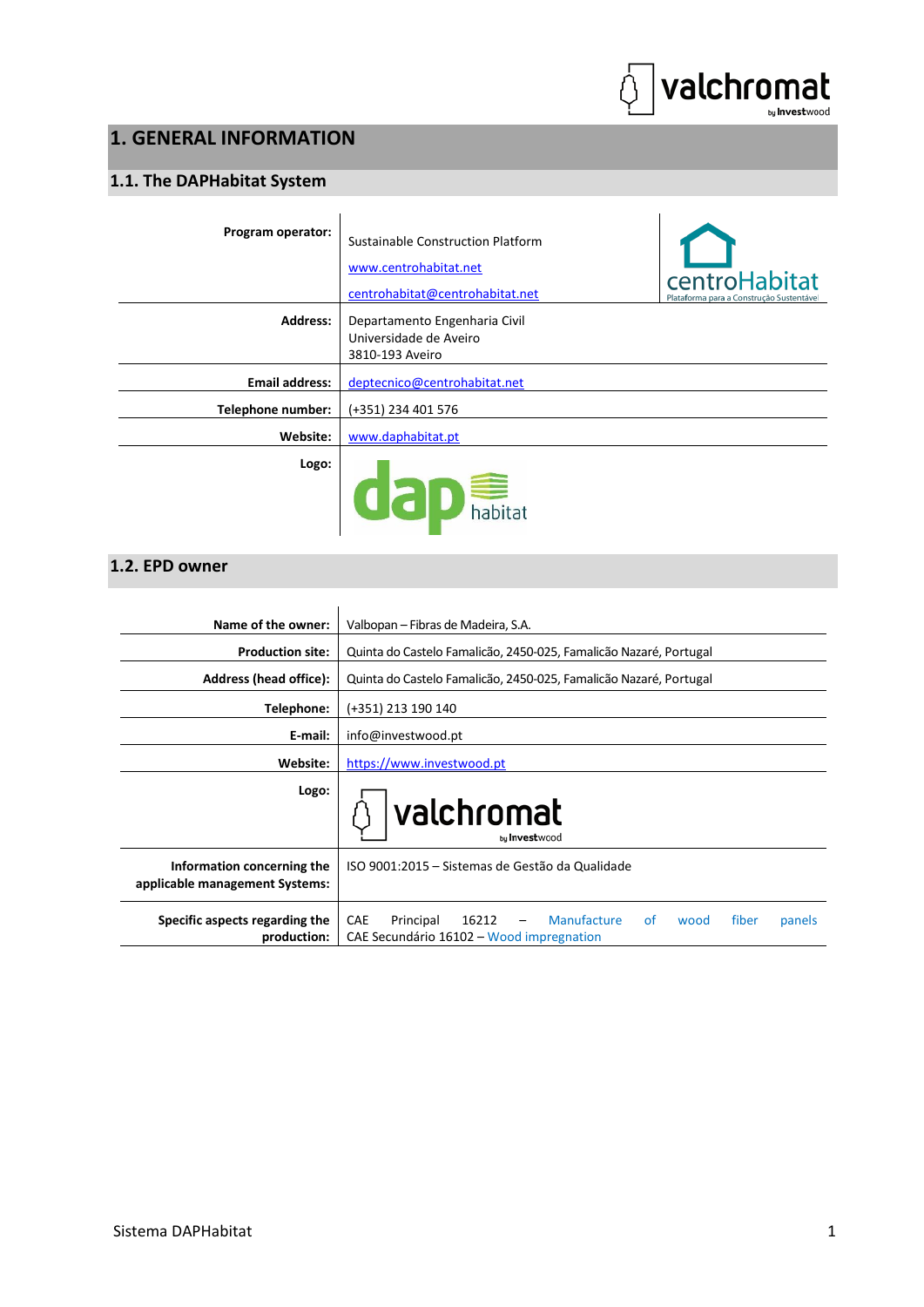

#### **Organization's environmental policy:**

Valbopan seeks to constantly improve customer satisfaction by continuously enhancing its methods and processes.

It promotes the use of wood from forests managed with sustainable methods and all legal requirements and regulations are complied.

The supply and use of wood produced near the plant is a priority to avoid long delivery routes, thus benefiting the environment.

Valbopan has a system in place to guarantee compliance with the chain of custody requirements, in accordance with the FSC STD-40-004, FSC STD-40-005 and PEFC ST 2002:2013 standards.

Valbopan Portugal undertakes not to acquire wood coming from:

- Forests where civil or traditional rights are violated;
- Forests with high conservation value, threatened by forest management activities;
- Genetically modified trees (GMOs);
- Illegally exploited forests;
- Forests resulting from the conversion of natural forests into plantations or non-forest uses.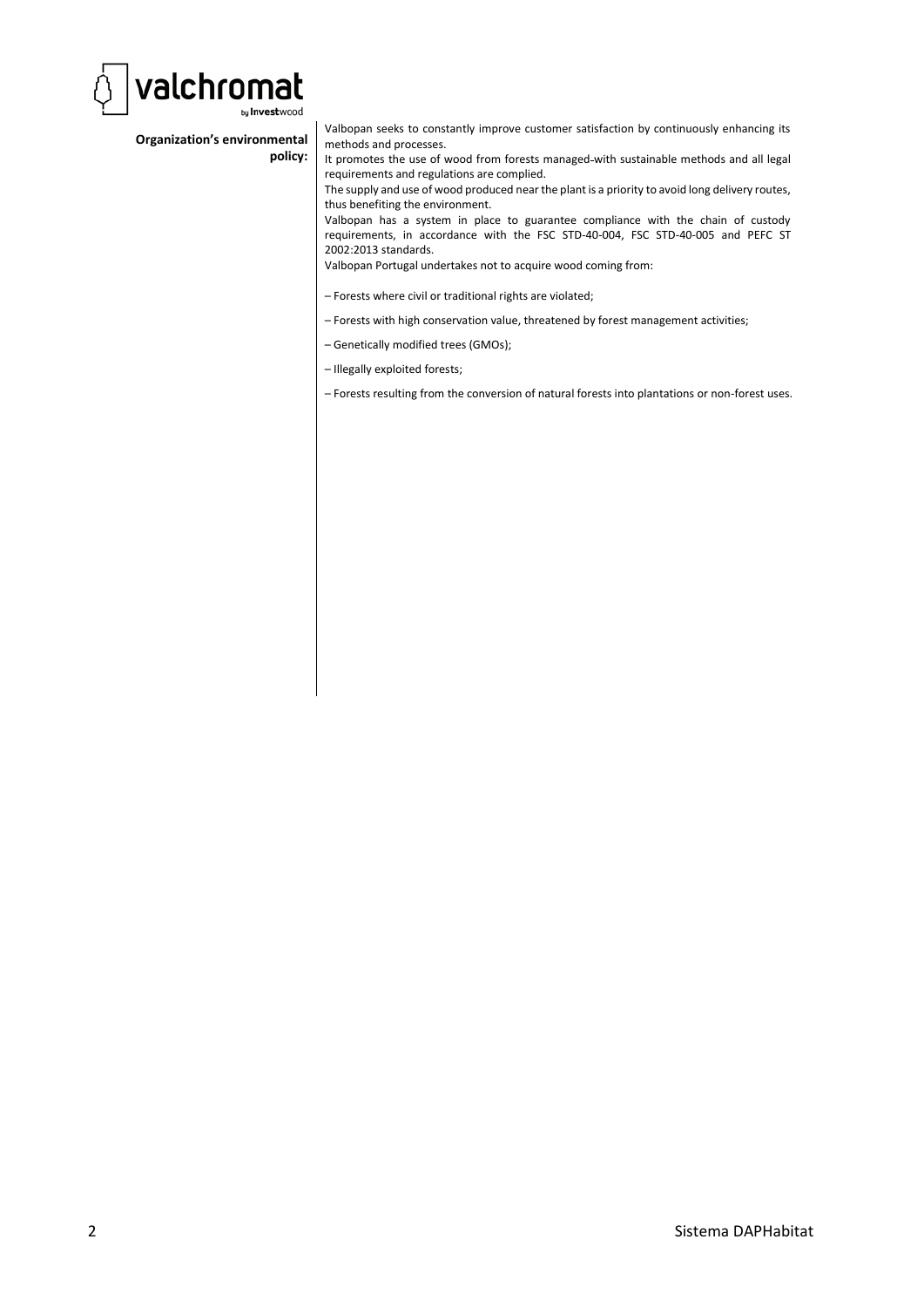## valchromat by Investwood

#### <span id="page-6-0"></span>**1.3. Information concerning the EPD**

| <b>Authors:</b>                                                                            | 1. Centro Tecnológico da Cerâmica e do Vidro                                                                                                     |
|--------------------------------------------------------------------------------------------|--------------------------------------------------------------------------------------------------------------------------------------------------|
|                                                                                            | 2. Valbopan - Fibras de Madeiras, S.A.                                                                                                           |
| <b>Contact of the authors:</b>                                                             | 1. CTCV materials: habitat   iParque - Parque Tecnológico de Coimbra - Lote 6   3040-540<br>Antanhol - Portugal                                  |
|                                                                                            | (T) +351 239 499 200                                                                                                                             |
|                                                                                            | Marisa Almeida: marisa@ctcv.pt                                                                                                                   |
|                                                                                            | 2. Valbopan – Fibras de Madeiras, S.A. Quinta do Castelo Famalicão, 2450-025, Famalicão Nazaré,<br>Portugal                                      |
|                                                                                            | (T) +351 213 190 140                                                                                                                             |
|                                                                                            | info@investwood.pt                                                                                                                               |
| <b>Emission date:</b>                                                                      | 14/12/2021                                                                                                                                       |
| <b>Registration date:</b>                                                                  | 14/02/2022                                                                                                                                       |
| <b>Registration number:</b>                                                                | DAP 006:2021                                                                                                                                     |
| Valid until:                                                                               | 13/12/2026                                                                                                                                       |
| <b>Representativity of the EPD</b><br>(location, manufacturer, group of<br>manufacturers): | EPD of one (1) product class, produced in one (1) industrial plants belonging to one (1) sole<br>producer (Valbopan - Fibras de Madeiras, S.A.). |
| Where to consult explanatory<br>material:                                                  | https://www.investwood.pt                                                                                                                        |
| Type of EPD:                                                                               | EPD from cradle to gate (A1-A3)                                                                                                                  |

### <span id="page-6-1"></span>**1.4. Demonstration of the verification**



#### <span id="page-6-2"></span>**1.5. EPD Registration**

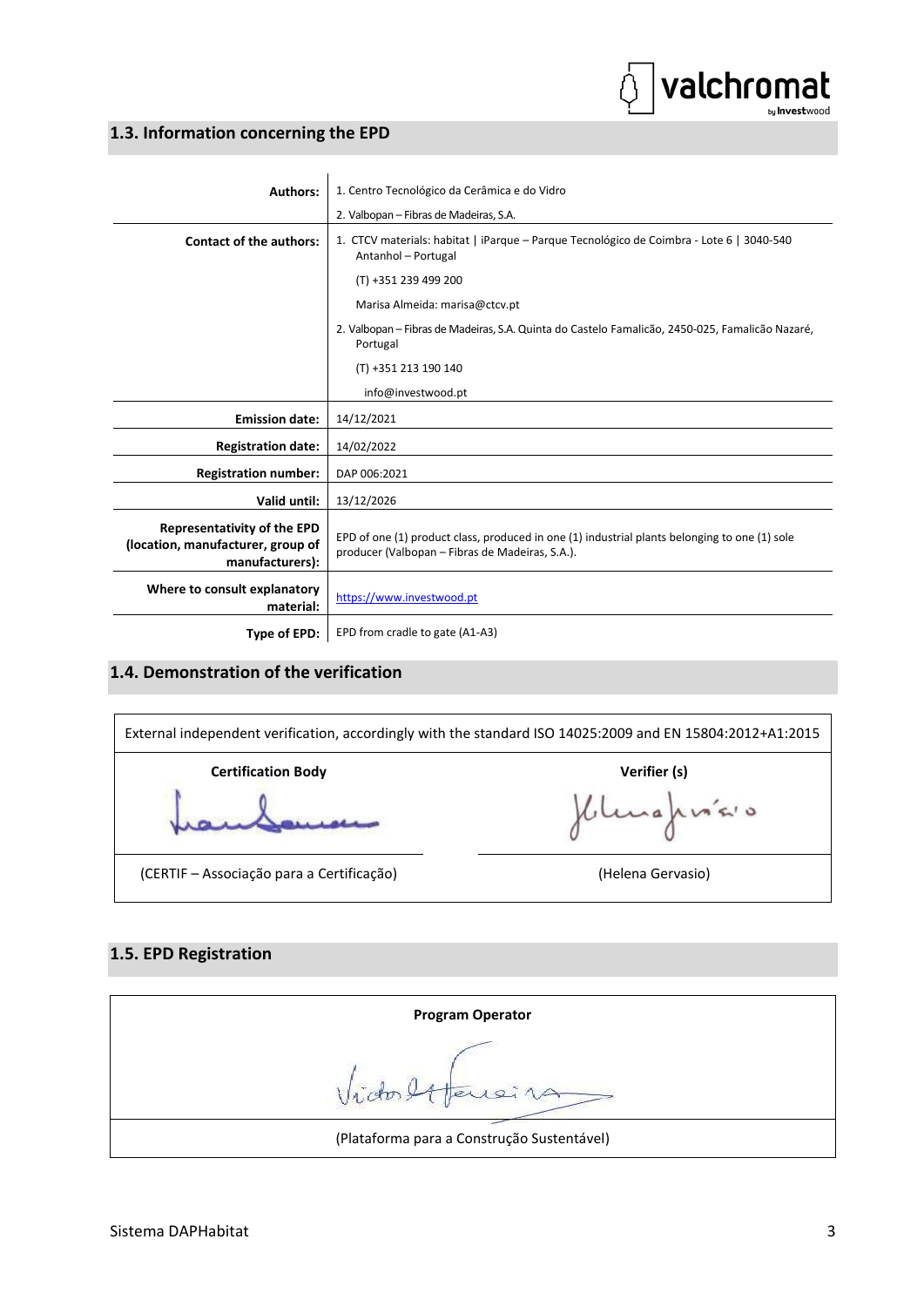

## <span id="page-7-0"></span>**1.6. PCR of reference**

| Name:                                                | EN 16485:2014 – Round and sawn timber – Environmental Product Declarations – Product<br>category rules for wood and wood-based products for use in construction (CEN, 204). |
|------------------------------------------------------|-----------------------------------------------------------------------------------------------------------------------------------------------------------------------------|
| <b>Emission Date:</b>                                | April, 2014                                                                                                                                                                 |
| Number of registration on the data<br>base:          | $\blacksquare$                                                                                                                                                              |
| <b>Version:</b>                                      |                                                                                                                                                                             |
| Identification and contact of the<br>coordinator(s): |                                                                                                                                                                             |
| <b>Identification and contact of authors:</b>        |                                                                                                                                                                             |
| Composition of the sectorial panel:                  |                                                                                                                                                                             |
| Período de consulta:                                 | $\overline{\phantom{a}}$                                                                                                                                                    |
| Valid until:                                         |                                                                                                                                                                             |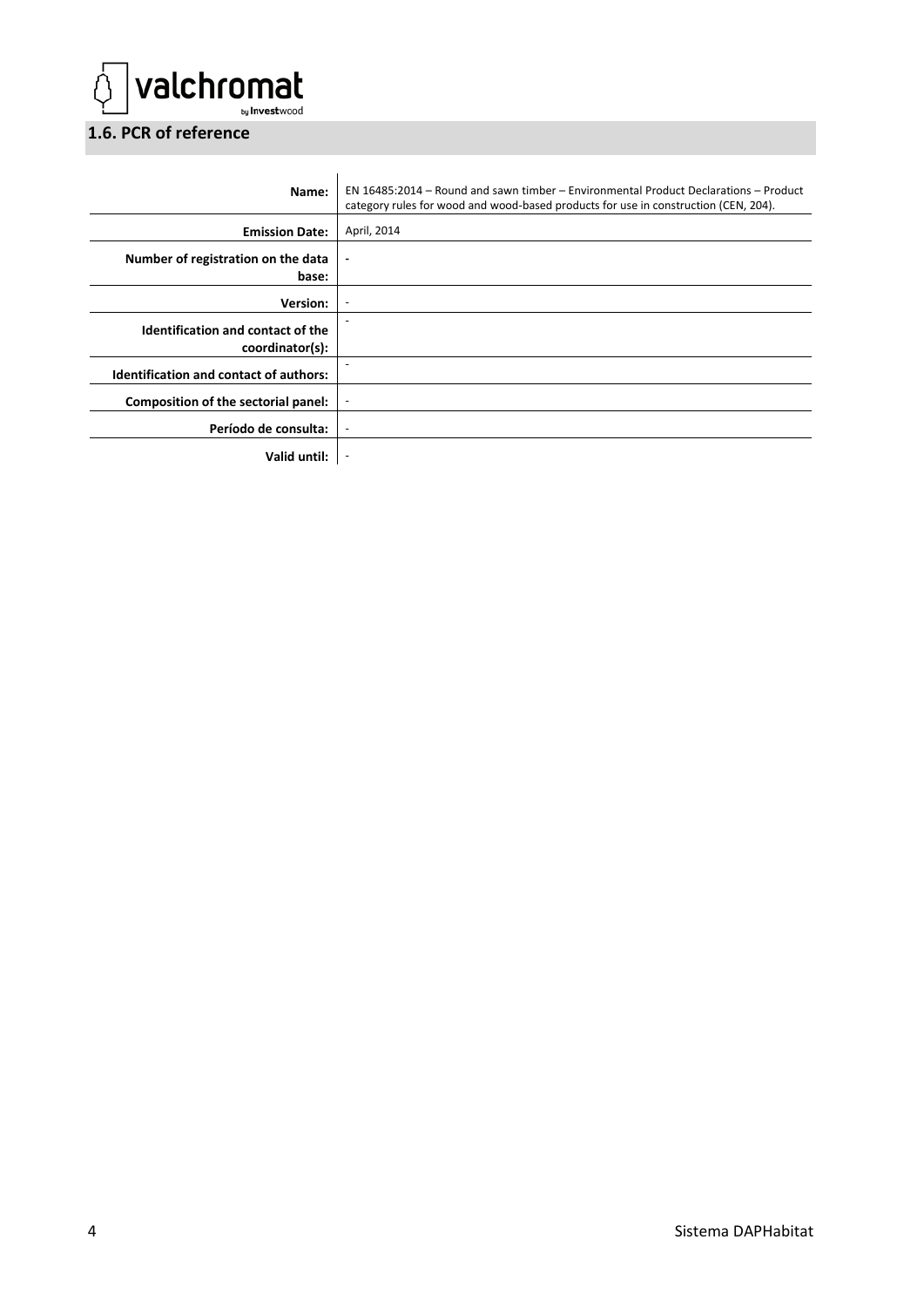

# <span id="page-8-0"></span>**1.7. Information concerning the product/product class**

| <b>Identification of</b><br>the product:                    | Valchromat <sup>®</sup> and Valchromat <sup>®</sup> Fire Retardant panel                                                                                                                                                                                                                                                                                                                         |                   |        |         |                                                                      |           |      |             |  |  |  |
|-------------------------------------------------------------|--------------------------------------------------------------------------------------------------------------------------------------------------------------------------------------------------------------------------------------------------------------------------------------------------------------------------------------------------------------------------------------------------|-------------------|--------|---------|----------------------------------------------------------------------|-----------|------|-------------|--|--|--|
| <b>Illustration of the</b><br>product:                      |                                                                                                                                                                                                                                                                                                                                                                                                  |                   |        |         |                                                                      |           |      |             |  |  |  |
| <b>Brief description</b><br>of the product:                 | Valchromat <sup>®</sup> and Valchromat <sup>®</sup> Fire Retardant panels are made from maritime pine wood fibers (Pinus pinaster Ait.).<br>The fibers are impregnated with organic dyes and bonded by resins.<br>Valchromat® and Valchromat® Fire Retardant panels are moisture resistant, technical class MDF.HLS, supplied<br>without finishing.                                              |                   |        |         |                                                                      |           |      |             |  |  |  |
|                                                             | Table 1. Technical properties of Valchromat® and Valchromat® Fire Retardant panels                                                                                                                                                                                                                                                                                                               |                   |        |         |                                                                      |           |      |             |  |  |  |
| <b>Main technical</b><br>characteristics of<br>the product: | Properties                                                                                                                                                                                                                                                                                                                                                                                       | Units             |        |         | Valchromat <sup>®</sup> / Valchromat <sup>®</sup> Fire Retardant (*) |           |      | Standard    |  |  |  |
|                                                             | Thickness                                                                                                                                                                                                                                                                                                                                                                                        | mm                | $8(*)$ | $12(*)$ | $16(*)$                                                              | $19(*)$   | 30   |             |  |  |  |
|                                                             | Density                                                                                                                                                                                                                                                                                                                                                                                          | Kg/m <sup>3</sup> | 830    | 800     | 780                                                                  | 770       | 720  | EN 323      |  |  |  |
|                                                             | Weight per sqm                                                                                                                                                                                                                                                                                                                                                                                   | Kg/m <sup>2</sup> | 6.6    | 9.6     | 12.5                                                                 | 14.6      | 21.6 | ÷,          |  |  |  |
|                                                             | Bending strength                                                                                                                                                                                                                                                                                                                                                                                 | N/mm <sup>2</sup> | 42     | 40      | 38                                                                   | 38        | 36   | EN 310      |  |  |  |
|                                                             | Modulus of elasticity in<br>bending                                                                                                                                                                                                                                                                                                                                                              | $N/mm^2$          | 3400   | 3200    | 3100                                                                 | 3100      | 3000 | EN 310      |  |  |  |
|                                                             | Internal bond                                                                                                                                                                                                                                                                                                                                                                                    | $N/mm^2$          | 0.80   | 0.80    | 0.75                                                                 | 0.75      | 0.75 | EN 319      |  |  |  |
|                                                             | Swelling in thickness 24h                                                                                                                                                                                                                                                                                                                                                                        | %                 | 12     | 10      | 8                                                                    | 7         | 7    | EN 317      |  |  |  |
|                                                             | Internal bond after cyclic<br>test                                                                                                                                                                                                                                                                                                                                                               | $N/mm^2$          | 0.30   | 0.25    | 0.20                                                                 | 0.15      | 0.15 | EN 321      |  |  |  |
|                                                             | Swelling in thickness<br>after cyclic test                                                                                                                                                                                                                                                                                                                                                       | %                 | 19     | 16      | 15                                                                   | 15        | 15   | EN 321      |  |  |  |
|                                                             | Fire reaction -<br>Valchromat <sup>®</sup>                                                                                                                                                                                                                                                                                                                                                       |                   | F.     |         |                                                                      | $D-S2,d0$ |      | EN13501     |  |  |  |
|                                                             | Fire reaction -<br>Valchromat <sup>®</sup> Fire<br>Retardant                                                                                                                                                                                                                                                                                                                                     |                   |        |         | $B-S2,d0$                                                            |           |      | EN<br>13501 |  |  |  |
| Description of the<br>products'<br>application:             | Valchromat® and Valchromat® Fire Retardant panels are manufactured and available in different thicknesses.<br>Valchromat® panels are moisture resistant, supplied without finishing. These panels are used in interior design,<br>furniture, linings, flooring, doors, bathrooms and kitchens, restaurants, exhibition stands, shopfitting, decorative<br>panels, acoustic panels, among others. |                   |        |         |                                                                      |           |      |             |  |  |  |
|                                                             | Whenever the panels are used in-very humid areas, such as bathrooms or kitchens, they should be protected with a<br>varnish finishing and the tops must be properly sealed.                                                                                                                                                                                                                      |                   |        |         |                                                                      |           |      |             |  |  |  |
|                                                             | Valchromat® and Valchromat® Fire Retardant panels should not be applied in places where they will come into direct<br>contact with water, such as kitchen worktops and bathroom showers.                                                                                                                                                                                                         |                   |        |         |                                                                      |           |      |             |  |  |  |
| <b>Reference service</b>                                    | Not specified (EPD from cradle-to-gate).                                                                                                                                                                                                                                                                                                                                                         |                   |        |         |                                                                      |           |      |             |  |  |  |
| life:                                                       | <b>EN 120</b>                                                                                                                                                                                                                                                                                                                                                                                    |                   |        |         |                                                                      |           |      |             |  |  |  |
| <b>Placing on the</b><br>market / Rules of                  | <b>EN 310</b>                                                                                                                                                                                                                                                                                                                                                                                    |                   |        |         |                                                                      |           |      |             |  |  |  |
| application in the                                          | <b>EN 317</b>                                                                                                                                                                                                                                                                                                                                                                                    |                   |        |         |                                                                      |           |      |             |  |  |  |
| market /                                                    | <b>EN319</b>                                                                                                                                                                                                                                                                                                                                                                                     |                   |        |         |                                                                      |           |      |             |  |  |  |
| <b>Technical rules of</b>                                   | <b>EN 321</b>                                                                                                                                                                                                                                                                                                                                                                                    |                   |        |         |                                                                      |           |      |             |  |  |  |
| the product:                                                | <b>EN 323</b>                                                                                                                                                                                                                                                                                                                                                                                    |                   |        |         |                                                                      |           |      |             |  |  |  |
|                                                             | EN 13501                                                                                                                                                                                                                                                                                                                                                                                         |                   |        |         |                                                                      |           |      |             |  |  |  |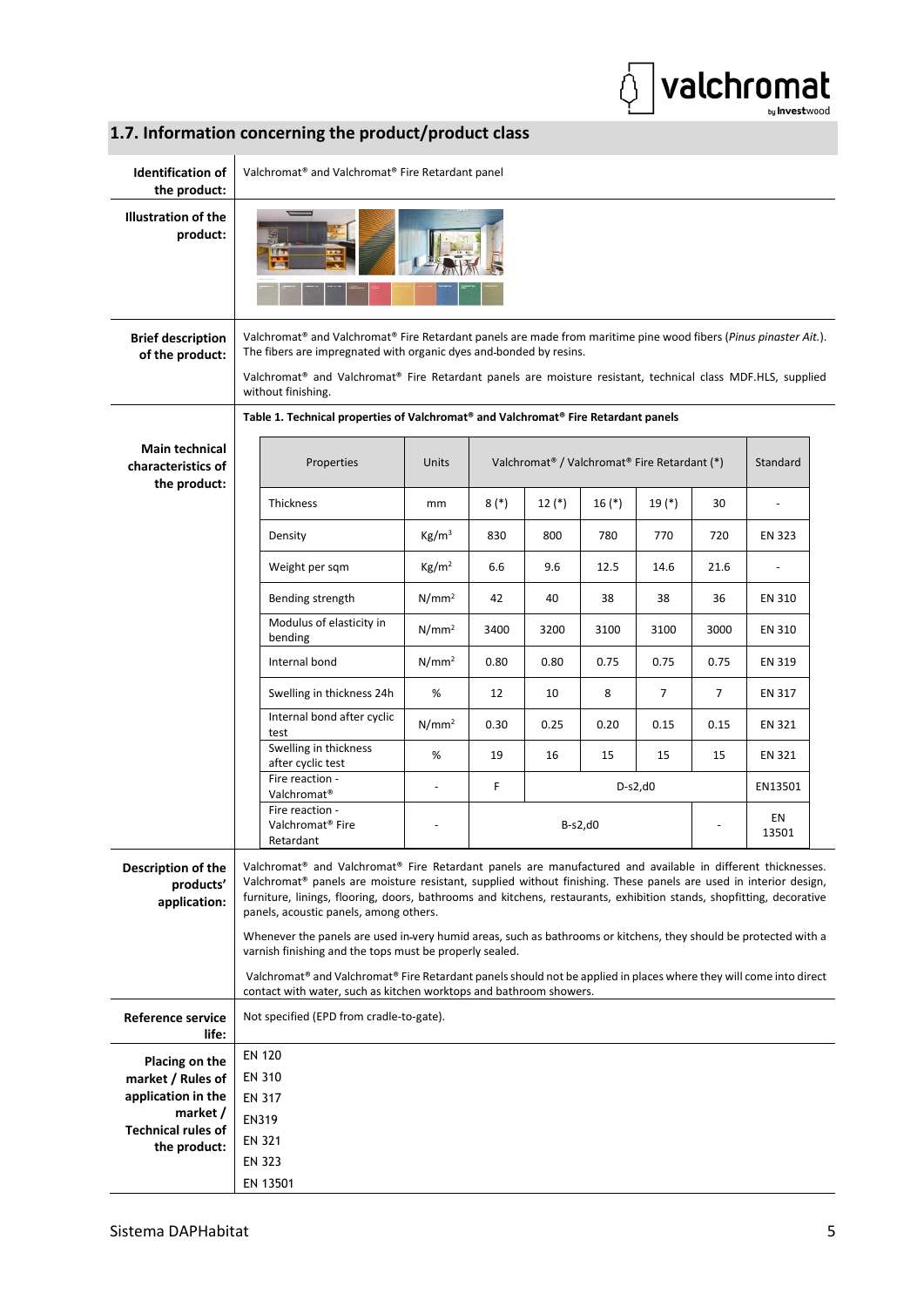

 $\mathbf{I}$ 

|                                                    | EN 13986                                                                                                                                                                                                                                                                                                                                                                                                                                |
|----------------------------------------------------|-----------------------------------------------------------------------------------------------------------------------------------------------------------------------------------------------------------------------------------------------------------------------------------------------------------------------------------------------------------------------------------------------------------------------------------------|
| <b>Quality control:</b>                            | Valbopan follows a medium/long-term business strategy based on the concept of sustained growth, promoting the<br>use of wood from sustainable managed forests, and continuously improving its methodologies and processes, based<br>on innovation and research.                                                                                                                                                                         |
|                                                    | Valbopan, SA is committed to ensuring a Quality Management System (QMS) that responds to the requirements of<br>Customers and other interested parties, to the development and continuous improvement of its services and<br>products, complying with all legal, statutory and regulatory requirements. In addition, it assumes compliance with<br>all the requirements of its QMS and the continuous improvement of its effectiveness. |
| <b>Special delivery</b><br>conditions:             | Not applicable                                                                                                                                                                                                                                                                                                                                                                                                                          |
| <b>Components and</b><br>substances to<br>declare: | Not applicable                                                                                                                                                                                                                                                                                                                                                                                                                          |
| History of the LCA<br>studies:                     | No LCA studies have been identified for similar products.                                                                                                                                                                                                                                                                                                                                                                               |
|                                                    |                                                                                                                                                                                                                                                                                                                                                                                                                                         |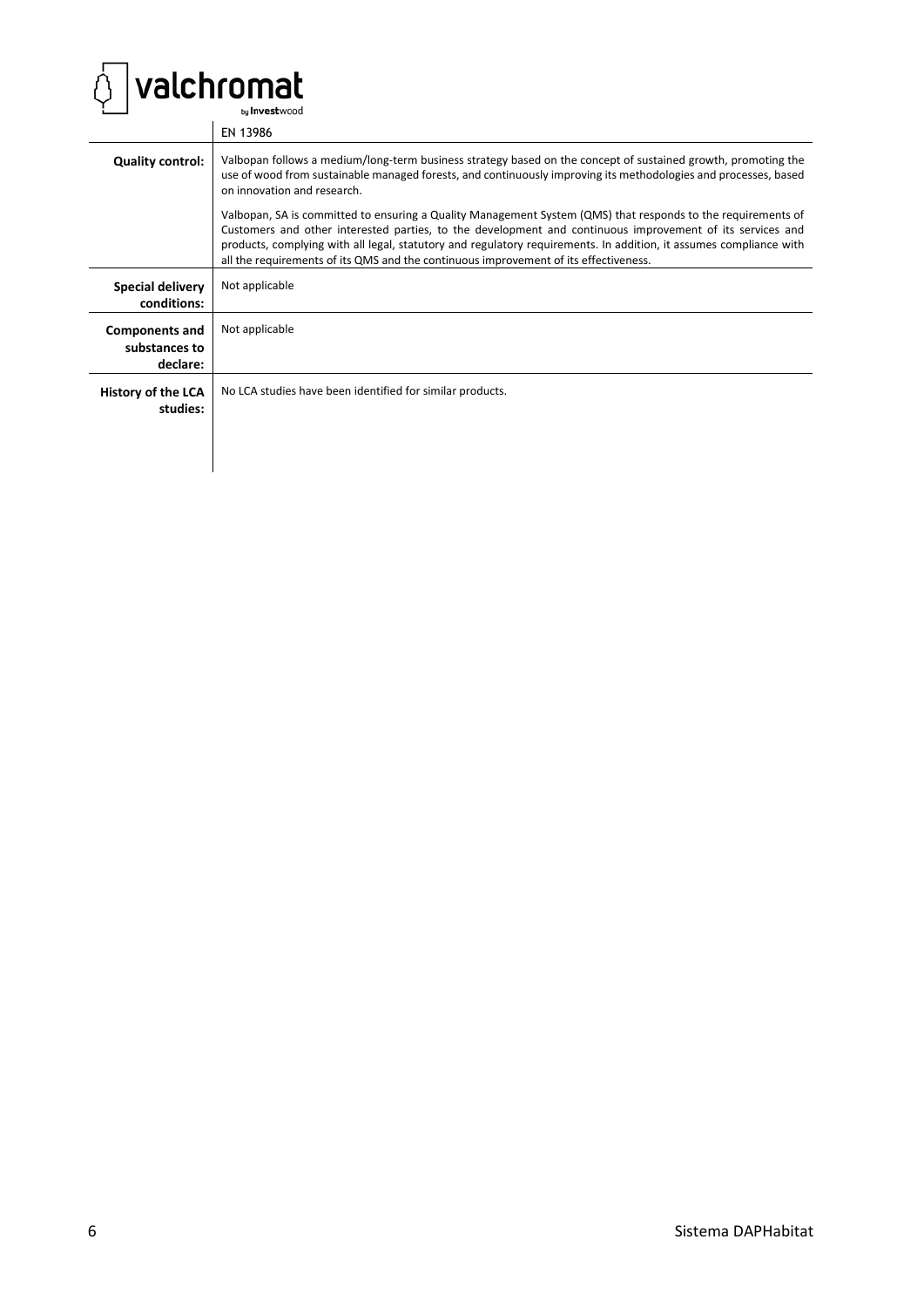# <span id="page-10-0"></span>**2. ENVIRONMENTAL PERFORMANCE OF THE PRODUCT**

#### **2.1. Calculation rules of the LCA**

| <b>Declared unit:</b>       | 1 $\text{m}^3$ of Valchromat <sup>®</sup> and Valchromat <sup>®</sup> Fire Retardant panel, ready for dispatch. The average<br>density varies between 720 and 830 kg/m <sup>3</sup> , with moisture content between 5.5% (thickness<br>8 mm) and 8.5% (thickness 30 mm).                                                                                                                                                                                                                                                                                                                                                                                                                                                                                                                                       |
|-----------------------------|----------------------------------------------------------------------------------------------------------------------------------------------------------------------------------------------------------------------------------------------------------------------------------------------------------------------------------------------------------------------------------------------------------------------------------------------------------------------------------------------------------------------------------------------------------------------------------------------------------------------------------------------------------------------------------------------------------------------------------------------------------------------------------------------------------------|
|                             | Following the recommendation of EN 16485 in point 6.3.2 and in accordance with EN 15804:<br>$2012 + A1$ , the following conversion factor (CF) is indicated to convert the declared unit of 1<br>$m3$ of Valchromat <sup>®</sup> panel to the mass unit (kg panel): CF (kg/m <sup>3</sup> ) = 1/panel density.                                                                                                                                                                                                                                                                                                                                                                                                                                                                                                 |
| <b>Functional unit:</b>     | Not applicable.                                                                                                                                                                                                                                                                                                                                                                                                                                                                                                                                                                                                                                                                                                                                                                                                |
| <b>System boundaries:</b>   | In general, Valchromat <sup>®</sup> and Valchromat <sup>®</sup> Fire Retardant panels follow the same production<br>process, using some different additives that give them different special features, but starting<br>with the same raw material, the logs of maritime pine produced in Portugal according to the<br>best forest management practices, and according to PEFC™ and FSC® certification. All forest<br>operations, from the preparation of the land, the conduction of forest stands, forest<br>exploitation and establishment of the road and divisional network, were considered.                                                                                                                                                                                                              |
|                             | The manufacturing process of Valchromat® and Valchromat® Fire Retardant panels occur<br>essentially in two phases: a first phase, the wood processing to isolate the fibers and its gluing<br>process, and a second phase, with the processes of drying, forming and pressing the panels.                                                                                                                                                                                                                                                                                                                                                                                                                                                                                                                      |
|                             | The wood processing starts with the reception and unloading of wood logs, with bark, of<br>maritime pine produced in Portugal. The logs are debarked and sent to a chipper that turns<br>them into chips. These pass through a magnetic separation in order to remove any metal<br>that may be contaminating the wood, and then the chips are subjected to a screening and<br>washing process. Diesel consumption associated with log discharges was considered. The<br>movement of the chips is carried out by a loader.                                                                                                                                                                                                                                                                                      |
|                             | The bark of the logs is used in the generation of thermal energy for internal consumption<br>throughout the production process of Valchromat® and Valchromat® Fire Retardant. During<br>the sieving and washing processes of the chips, there is the production of residues of these<br>chips, which, together with the bark, go for recovery in a closed cycle in-situ in the generation<br>of thermal energy. Thus, it is considered that all the residues from the wood logs are<br>recovered during the manufacturing process of Valchromat <sup>®</sup> and Valchromat <sup>®</sup> Fire<br>Retardant. Part of the thermal energy generated is used to promote the cooking of the chips,<br>with steam in order to facilitate the mechanical process of defibration in which the fibers are<br>separated. |
|                             | Then, resins, organic dyes and other additives are added to the wood fibers, depending on<br>the desired panel color. In the particular case of Valchromat® Fire Retardant, a specific resin<br>and flame-retardant additive with fire retardant properties are used, this being the<br>characteristic that distinguishes this panel from Valchromat <sup>®</sup> .                                                                                                                                                                                                                                                                                                                                                                                                                                            |
|                             | Then, drying is carried out, using thermal energy from the valorization of the non-conforming<br>chips and bark from the first processing phase, and the fiber mat is formed in the<br>manufacturing line and pressed into panels. After this the panels go to stabilization and<br>calibration to the nominal thickness. Finally, the panels are cut, packed and stored for later<br>loading in trucks that will dispatch Valchromat® and Valchromat® Fire Retardant products.                                                                                                                                                                                                                                                                                                                                |
|                             | The consumption of electricity, water disinfectants and lubricating oils, as well as the internal<br>movements in forklift trucks, for example, the bark and chippings discarded from the<br>screening and washing operations for the production of thermal energy, were considered.                                                                                                                                                                                                                                                                                                                                                                                                                                                                                                                           |
|                             | The transport and treatment of waste resulting from the manufacturing process of<br>Valchromat <sup>®</sup> and Valchromat <sup>®</sup> Fire Retardant panels, other than the non-conforming chips<br>and bark, such as glues and paper and cardboard packaging wastes, were considered.                                                                                                                                                                                                                                                                                                                                                                                                                                                                                                                       |
|                             | The waste water resulting from the manufacturing process of Valchromat <sup>®</sup> and Valchromat <sup>®</sup><br>Fire Retardant panels is subjected to a pre-treatment process, before being sent to the<br>municipal waste water treatment plant.                                                                                                                                                                                                                                                                                                                                                                                                                                                                                                                                                           |
| Criteria for the exclusion: | While carrying out the LCA, the production processes of logs, auxiliary materials and energy<br>consumed in the manufacture of Valchromat® and Valchromat® Fire Retardant panels were<br>considered for which inventory data was available. It should be noted that the processes not<br>considered are covered by the exclusion criterion defined in NP EN 15804: 2012 + A1: 2015<br>namely because their mass is less than 1% of the total mass of the entries.                                                                                                                                                                                                                                                                                                                                              |
|                             | The following processes were excluded:                                                                                                                                                                                                                                                                                                                                                                                                                                                                                                                                                                                                                                                                                                                                                                         |
|                             | • environmental loads associated with the construction and maintenance of<br>infrastructure and equipment (capital goods)<br>long-term emissions                                                                                                                                                                                                                                                                                                                                                                                                                                                                                                                                                                                                                                                               |

 $\big]$ valchromat

Ò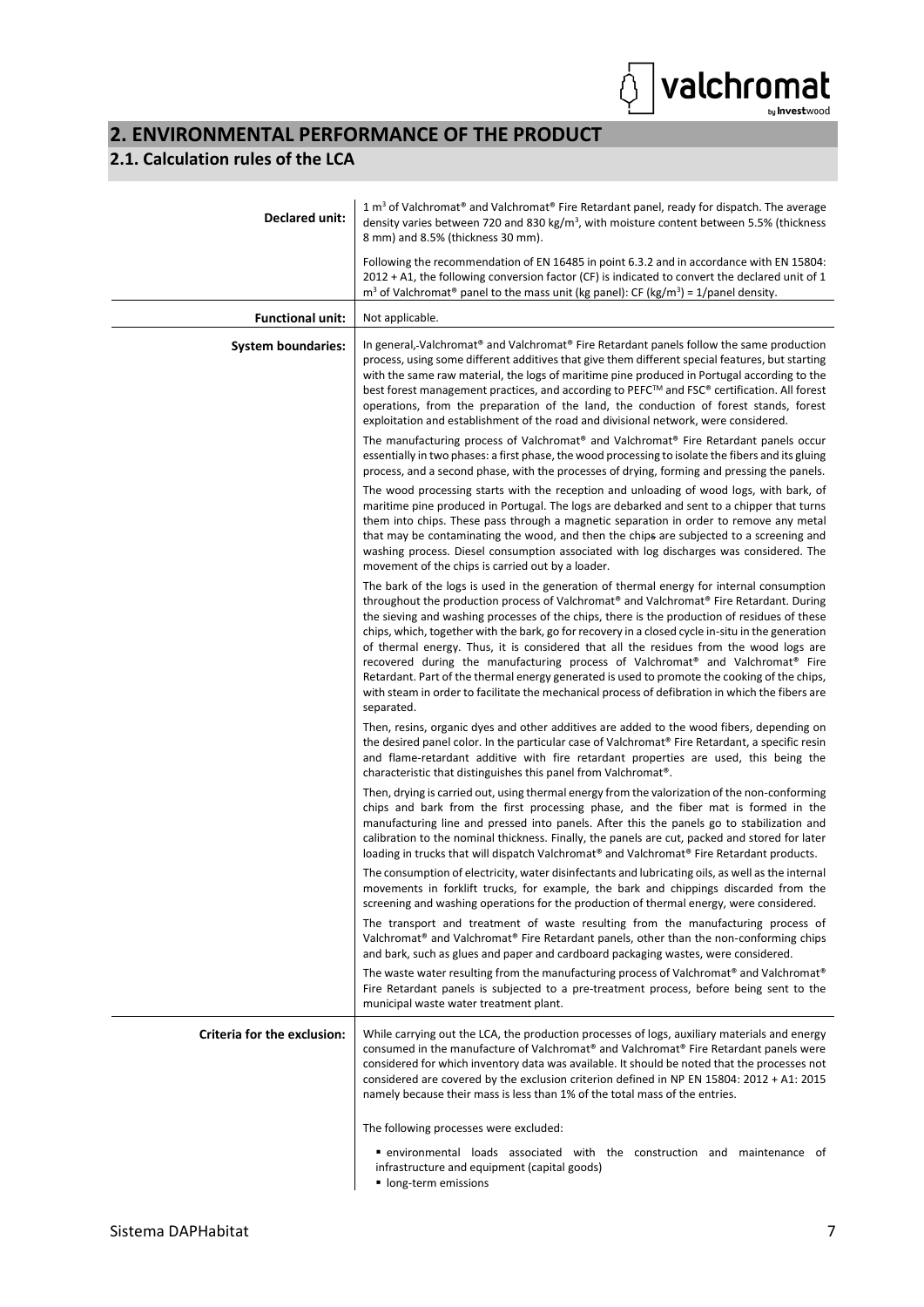

|                                                                             | " recovery of waste - metals, ferrous metals and plastics                                                                                                                                                                                                                                                                                                                                                                                                                                                                                                                                                                                                                                                                                                                                                                                                                                                                                                  |
|-----------------------------------------------------------------------------|------------------------------------------------------------------------------------------------------------------------------------------------------------------------------------------------------------------------------------------------------------------------------------------------------------------------------------------------------------------------------------------------------------------------------------------------------------------------------------------------------------------------------------------------------------------------------------------------------------------------------------------------------------------------------------------------------------------------------------------------------------------------------------------------------------------------------------------------------------------------------------------------------------------------------------------------------------|
| <b>Assumption and limitations:</b>                                          | The data collected and results of the environmental impacts and other indicators presented<br>in this EPD refer to the year of 2019.<br>The production of wood waste resulting from the manufacture of Valchromat <sup>®</sup> and<br>Valchromat® Fire Retardant panels is sent for internal recovery, thus avoiding environmental<br>impacts associated with the final deposition of this waste. The recovery contributes to the<br>reduction of consumption of virgin raw materials and, thus, to the preservation of natural<br>resources.                                                                                                                                                                                                                                                                                                                                                                                                              |
| Quality and other characteristics about<br>the information used in the LCA: | For the processes over which the producer has an influence, that is, the manufacture of<br>Valchromat <sup>®</sup> and Valchromat <sup>®</sup> Fire Retardant panels, real and specific data was used.<br>For processes that Valbopan, SA has no total influence or specific information, such as the<br>production of auxiliary materials (dyes, additives, lubricating oils, water disinfectants,<br>packaging material), production of fuels and electricity, waste water treatments, treatment<br>and recovery of waste, other than wood bark and non-conforming chips (metals, plastics,<br>glue residues, other wastes) and transport, generic data obtained from the Ecoinvent<br>database - version 3.3 was used.<br>The generic data used comply with the data quality requirements (time span, geographic<br>scope, plausibility, completeness, consistency, reliability of the source and differences in the<br>data and sensitivity analysis). |
| <b>Allocation rules:</b>                                                    | The allocation rules adopted were based on the annual volumetric production of<br>Valchromat <sup>®</sup> and Valchromat <sup>®</sup> Fire Retardant panels from Valbopan, SA.                                                                                                                                                                                                                                                                                                                                                                                                                                                                                                                                                                                                                                                                                                                                                                             |
| <b>Comparability of EPD for construction</b><br>products:                   | EPD's for construction products and services may not be comparable if they are not produced<br>in accordance with EN15804, EN16485 and EN15942 and in accordance with the<br>comparability conditions determined by ISO 14025.                                                                                                                                                                                                                                                                                                                                                                                                                                                                                                                                                                                                                                                                                                                             |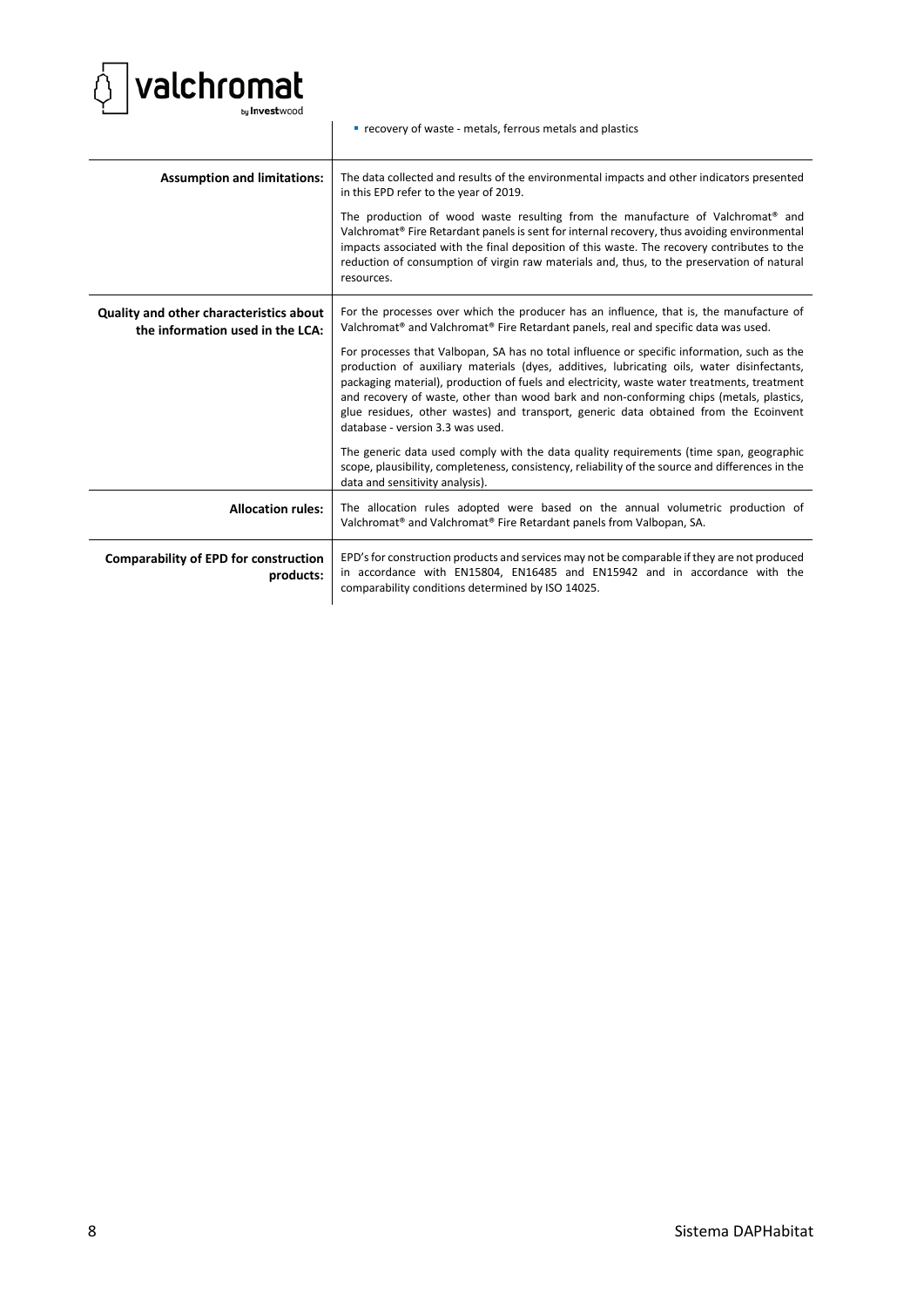

### <span id="page-12-0"></span>**2.1.1. Flow diagram of input and output of the processes**



Figure 1 - Flowchart of the manufacturing process for Valchromat® and Valchromat® Fire Retardant panels.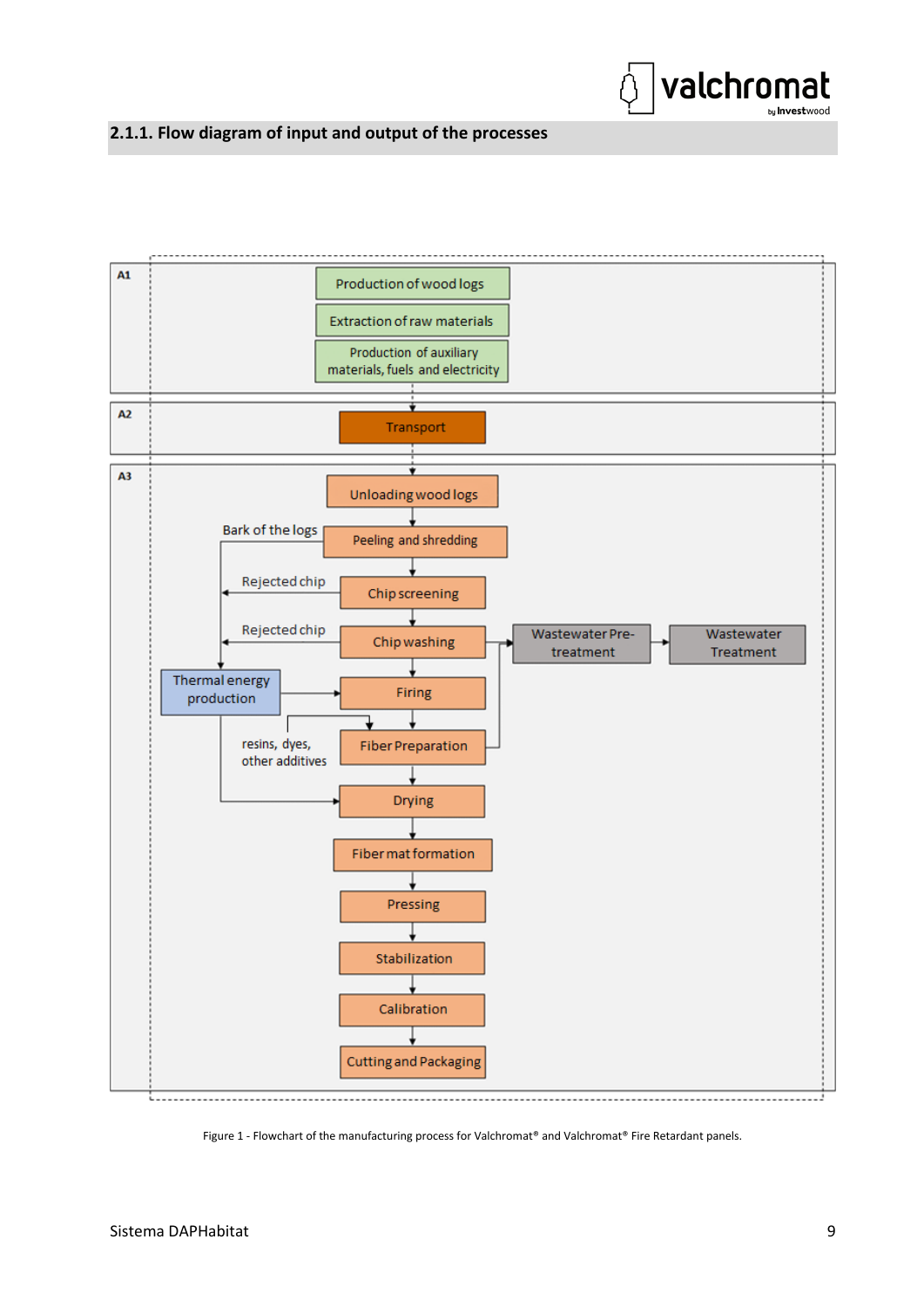

<span id="page-13-0"></span>**2.1.2. Description of the system boundaries**

#### **(**✓**= included; = module not declared)**

| <b>PRODUCT STAGE</b>   |          | <b>CONSTRUCTION</b> | <b>PROCESS STAGE</b> | <b>USE STAGE</b>                        |           |             |           |             | <b>END OF LIFE STAGE</b> |                           |                          | <b>BENEFITS AND</b><br><b>LOADS BEYOND THE</b><br><b>SYSTEM BOUNDARY</b> |                |                     |                |                                       |
|------------------------|----------|---------------------|----------------------|-----------------------------------------|-----------|-------------|-----------|-------------|--------------------------|---------------------------|--------------------------|--------------------------------------------------------------------------|----------------|---------------------|----------------|---------------------------------------|
| Ylddns<br>Raw material | ransport | Manufacturing       | Transport            | process<br>installation<br>Construction | Še        | Maintenance | Repair    | Replacement | Rehabilitation           | energy use<br>Operational | use<br>Operational water | demolition<br>constructions,<br>ف                                        | Transport      | processing<br>Waste | Disposal       | Re-use, recovery, recycling potential |
| A1                     | A2       | A3                  | A4                   | A <sub>5</sub>                          | <b>B1</b> | <b>B2</b>   | <b>B3</b> | <b>B4</b>   | <b>B5</b>                | <b>B6</b>                 | <b>B7</b>                | C <sub>1</sub>                                                           | C <sub>2</sub> | C <sub>3</sub>      | C <sub>4</sub> | D                                     |
|                        |          |                     | ×                    | $\pmb{\times}$                          | ×         | ×           | ×         | ×           | ×                        | ×                         | $\pmb{\ast}$             | $\pmb{\times}$                                                           | ×              | $\pmb{\times}$      | $\pmb{\times}$ | $\pmb{x}$                             |

The inventory of the forest management system, which includes the preparation of the land, installation of the stand, conduction of the stand, forest exploitation, and establishment of the road and divisional network were considered.

Green bark logs, from pine, are received and unloaded at Valbopan, SA. In this operation, diesel is consumed on machinery that discharges pine logs. The logs are debarked and sent to a chipper that turns them into wood chips. The chips go through a magnetic separation process, so that any metal that may be contaminating the wood is removed. The metals collected go on to be valued by external operators. Then, the chips are subjected to a sieving and washing process to ensure the removal of sands. The residual water from the washing is subjected to an internal pretreatment (WWTPi) and then the pre-treated effluent is sent to the municipal wastewater treatment plant (WWTP). The removed sands are sent for recovery to external operators.

The bark of the logs and the non-conforming chips of the sieving and washing processes are reintroduced in the manufacturing process of Valchromat® and Valchromat® Fire Retardant panels, being used for the generation of thermal energy in the boiler, for internal consumption throughout the production process. Thus, it is valued in a closed- cycle in-situ, considering that all residues from wood logs are recovered during the manufacturing process of the panels.

Then, the chips are cooked, using the thermal energy provided by the boiler, in order to defibrate the wood and isolate the fibres. After this, the isolated fibres are, prepared by adding resins, organic dyes and other additives, depending on the desired panel colour. In the particular case of Valchromat® Fire Retardant, a specific resin and flame-retardant additive are added, with fire retardant properties, this being the characteristic that distinguishes this panel from Valchromat®.

This is followed by drying, by means of an exchanger coupled to the boiler, with the release of water vapor into the atmosphere. The pollutant emissions from the dryer were obtained through 2 campaigns to characterize its gaseous effluents during the year of 2019, complemented by information provided by Valbopan, SA.

After drying, the fibre mat is formed, and then it goes to the hot pressing in two single-opening presses, with the release of water vapor. The panels are stabilized for a period of 48 hours and are subsequently calibrated to the nominal thickness.

Finally, the panels are packaged and stored for later loading in trucks that will dispatch Valchromat® and Valchromat® Fire Retardant panels.

Electricity consumption is associated with all the automatic operations described before, such us debarking, chipping and metal separation, and also with all the equipment used for the preparation of the fibre, pressing, stabilization, calibration and cutting. It should be noted that the consumption of electricity for each type of panel considers the consumption of administrative activities.

It was also considered the consumption of water disinfectants and lubricating oils used in the heat exchanger coupled to the boiler, and lubricating oils associated with the maintenance of machinery.

The waste water resulting from the manufacturing process of Valchromat® and Valchromat® Fire Retardant panels is subjected to a WWTPi process, before being sent to the WWTP. Pollutant emissions from the WWTPi were obtained through monthly analyses of the characterization of liquid effluents during 2019.

The waste produced during the manufacturing process of Valchromat® and Valchromat® Fire Retardant panels is subject to external recovery processes. For recovered waste, the impact associated with recovery should be excluded from the point in the recovery chain at which the waste reaches the end of waste status. However, given the difficulty in identifying this point in accordance with the requirements of standard EN15804:2012+A1:2013, the quantification of the impacts associated with the waste recovery processes of Valbopan, SA was carried out. However, for metal and plastic waste, no suitable processes were found in the Ecoinvent database, so their environmental impact was not considered. It should be noted that the mass flows of these wastes are less than 1% of the total mass of the inputs (exclusion criteria defined in NP EN15804:2012+A1:2015).

The transport and treatment of residues resulting from the manufacturing process of Valchromat® and Valchromat® Fire Retardant panels, other than non-conforming bark and chips, such as metals and glue residues, were considered.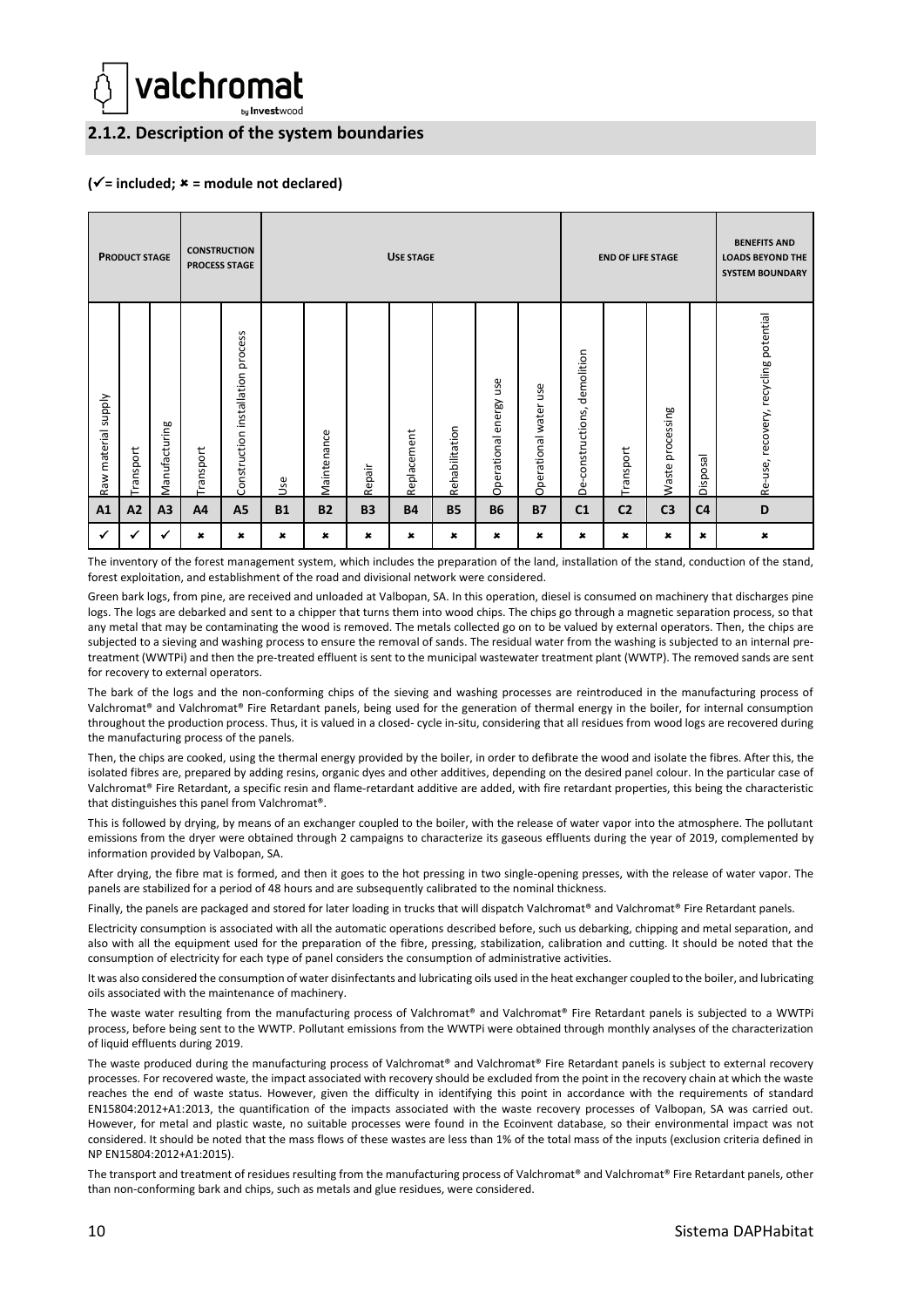

## <span id="page-14-0"></span>**2.2. PARAMETERS DESCRIBING ENVIRONMENTAL IMPACTS**

#### **Valchromat®**

|                                                                    |                                                                                                                                                                                                                                                                                                                     | Global<br>warming         | Ozone layer<br><b>Acidification</b><br>depletion |                           | Eutrophication     | Photochemic<br>al oxidation             | <b>Abiotic</b><br>depletion | <b>Abiotic</b><br>depletion-<br>fossil fuels |  |  |
|--------------------------------------------------------------------|---------------------------------------------------------------------------------------------------------------------------------------------------------------------------------------------------------------------------------------------------------------------------------------------------------------------|---------------------------|--------------------------------------------------|---------------------------|--------------------|-----------------------------------------|-----------------------------|----------------------------------------------|--|--|
|                                                                    |                                                                                                                                                                                                                                                                                                                     | kg CO <sub>2</sub> equiv. | kg CFC 11<br>equiv.                              | kg SO <sub>2</sub> equiv. | $kg (PO4)3$ equiv. | kg C <sub>2</sub> H <sub>4</sub> equiv. | kg Sb equiv.                | <b>MJ, P.C.I.</b>                            |  |  |
| Raw material<br>supply<br><b>Transport</b><br><b>Manufacturing</b> | $A1 -$<br>A <sub>3</sub>                                                                                                                                                                                                                                                                                            | 977.87<br>$(*)$           | 1.10E-04                                         | 8.10                      | 7.89E-01           | 4.96E-01                                | 1.54E-04                    | 18978                                        |  |  |
| LEGEND:<br>Product stage<br>NOTE:                                  |                                                                                                                                                                                                                                                                                                                     |                           |                                                  |                           |                    |                                         |                             |                                              |  |  |
|                                                                    | Values expressed by declared unit (1 m <sup>3</sup> of Valchromat <sup>®</sup> panel).<br>(*) Considering only fossil global warming for modules A1-A3 (977.87 kg CO <sub>2</sub> eq/m <sup>3</sup> panel). Considering biogenic carbon, a carbon balance of -597.41 kg CO <sub>2</sub> eq/m3<br>panel is obtained. |                           |                                                  |                           |                    |                                         |                             |                                              |  |  |

#### **Valchromat® Fire Retardant**

|                                                                           |              | Global<br>warming         | Ozone layer<br>depletion | <b>Acidification</b>      | Eutrophication     | Photochemic<br>al oxidation             | <b>Abiotic</b><br>depletion | <b>Abiotic</b><br>depletion-<br>fossil fuels |
|---------------------------------------------------------------------------|--------------|---------------------------|--------------------------|---------------------------|--------------------|-----------------------------------------|-----------------------------|----------------------------------------------|
|                                                                           |              | kg CO <sub>2</sub> equiv. | kg CFC 11<br>equiv.      | kg SO <sub>2</sub> equiv. | $kg (PO4)3$ equiv. | kg C <sub>2</sub> H <sub>4</sub> equiv. | kg Sb equiv.                | <b>MJ, P.C.I.</b>                            |
| <b>Raw material</b><br>supply<br><b>Transport</b><br><b>Manufacturing</b> | $A1 -$<br>A3 | 1462.25<br>$(*)$          | 1.62E-04                 | 11.3                      | 1.06               | 7.65-01                                 | 8.82E-04                    | 27545                                        |
| <b>IEGENIN</b>                                                            |              |                           |                          |                           |                    |                                         |                             |                                              |

LEGEND:

Product stage

**NOTE:** 

Values expressed by declared unit (1 m<sup>3</sup> Valchromat® Fire Retardant panel).

(\*) Considering only fossil global warming for modules A1-A3 (1462.25 kg CO<sup>2</sup> eq/m<sup>3</sup> panel). Considering biogenic carbon, a carbon balance of **-113.03** kg CO<sup>2</sup> eq/m<sup>3</sup> panel is obtained.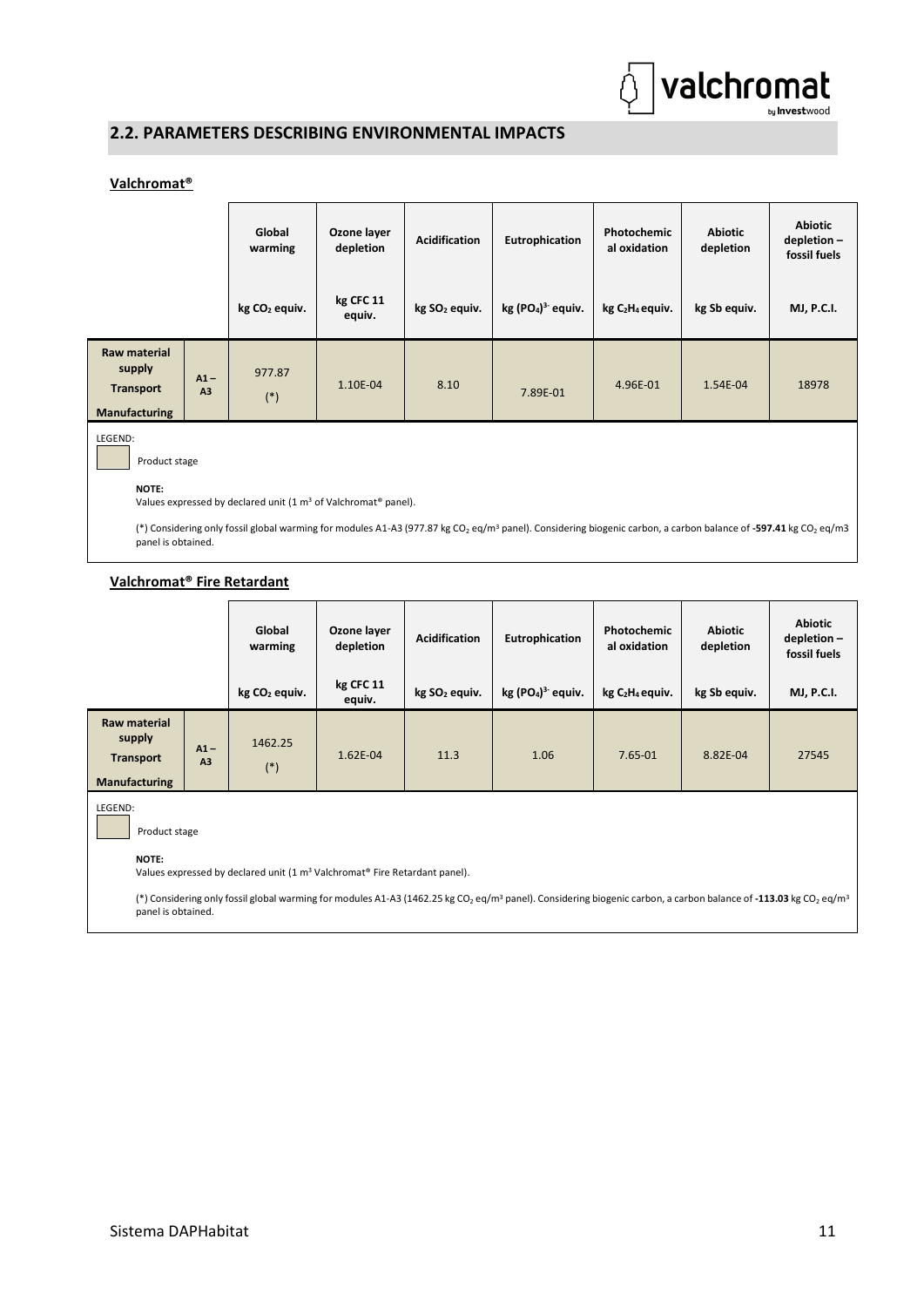

#### <span id="page-15-0"></span>**2.3. PARAMETERS DESCRIBING RESOURCE USE**

#### **Valchromat®**

|                                                                                                                    | Primary energy                                                                                            |              |                   |                   |                   |                   | Secondary materials and fuels, and use of<br>water |              |              |                   |                              |
|--------------------------------------------------------------------------------------------------------------------|-----------------------------------------------------------------------------------------------------------|--------------|-------------------|-------------------|-------------------|-------------------|----------------------------------------------------|--------------|--------------|-------------------|------------------------------|
|                                                                                                                    |                                                                                                           | <b>EPR</b>   | <b>RR</b>         | <b>TRR</b>        | <b>EPNR</b>       | <b>RNR</b>        | <b>TRNR</b>                                        | <b>MS</b>    | <b>CSR</b>   | <b>CSNR</b>       | Net use<br>of fresh<br>water |
|                                                                                                                    |                                                                                                           | MJ, P.C.I.   | <b>MJ, P.C.I.</b> | <b>MJ, P.C.I.</b> | <b>MJ, P.C.I.</b> | <b>MJ, P.C.I.</b> | MJ, P.C.I.                                         | kg           | MJ, P.C.I.   | <b>MJ, P.C.I.</b> | m <sup>3</sup>               |
| Raw material<br>supply<br><b>Transport</b><br>Manufacturing                                                        | $A1 -$<br>A <sub>3</sub>                                                                                  | $1.52E + 03$ | $\mathbf{0}$      | $1.52E + 03$      | 1.97E+04          | $\mathbf{0}$      | $1.97E + 04$                                       | $\mathbf{0}$ | $\mathbf{0}$ | $\mathbf{0}$      | 0.179                        |
| Values expressed by declared unit (1 m <sup>3</sup> Valchromat <sup>®</sup> panel)<br>LEGEND:<br>Product stage     |                                                                                                           |              |                   |                   |                   |                   |                                                    |              |              |                   |                              |
|                                                                                                                    | EPR = use of renewable primary energy excluding renewable primary energy resources used as raw materials; |              |                   |                   |                   |                   |                                                    |              |              |                   |                              |
| RR = use of renewable primary energy resources used as raw materials;                                              |                                                                                                           |              |                   |                   |                   |                   |                                                    |              |              |                   |                              |
| TRR = total use of renewable primary energy resources (EPR + RR);                                                  |                                                                                                           |              |                   |                   |                   |                   |                                                    |              |              |                   |                              |
| EPNR = use of non-renewable primary energy excluding non-renewable primary energy resources used as raw materials; |                                                                                                           |              |                   |                   |                   |                   |                                                    |              |              |                   |                              |
| RNR = use of non-renewable primary energy resources used as raw materials;                                         |                                                                                                           |              |                   |                   |                   |                   |                                                    |              |              |                   |                              |
| $TRNR = total$ use of non-renewable primary energy resources (EPRN + RNR);<br>MS = use of secondary material;      |                                                                                                           |              |                   |                   |                   |                   |                                                    |              |              |                   |                              |
| $CSR =$ use of renewable secondary fuels;                                                                          |                                                                                                           |              |                   |                   |                   |                   |                                                    |              |              |                   |                              |
| CSNR = use of non-renewable secondary fuels.                                                                       |                                                                                                           |              |                   |                   |                   |                   |                                                    |              |              |                   |                              |

#### **Valchromat® Fire Retardant**

|                                                    | <b>Primary energy</b>    |                                 |                                |                                 |                                  | Secondary materials and fuels, and use of<br>water |                                  |                 |                                 |                                  |                                                |
|----------------------------------------------------|--------------------------|---------------------------------|--------------------------------|---------------------------------|----------------------------------|----------------------------------------------------|----------------------------------|-----------------|---------------------------------|----------------------------------|------------------------------------------------|
|                                                    |                          | <b>EPR</b><br><b>MJ, P.C.I.</b> | <b>RR</b><br><b>MJ, P.C.I.</b> | <b>TRR</b><br><b>MJ, P.C.I.</b> | <b>EPNR</b><br><b>MJ, P.C.I.</b> | <b>RNR</b><br><b>MJ, P.C.I.</b>                    | <b>TRNR</b><br><b>MJ, P.C.I.</b> | <b>MS</b><br>kg | <b>CSR</b><br><b>MJ, P.C.I.</b> | <b>CSNR</b><br><b>MJ, P.C.I.</b> | Net use<br>of fresh<br>water<br>m <sup>3</sup> |
| Raw material                                       |                          |                                 |                                |                                 |                                  |                                                    |                                  |                 |                                 |                                  |                                                |
| supply<br><b>Transport</b><br><b>Manufacturing</b> | $A1 -$<br>A <sub>3</sub> | $1.95E + 03$                    | $\mathbf{0}$                   | $1.95E + 03$                    | 2.90E+04                         | $\mathbf{0}$                                       | 2.90E+04                         | $\mathbf{0}$    | $\mathbf{0}$                    | $\mathbf{0}$                     | 0.281                                          |

Values expressed by declared unit (1 m<sup>3</sup> Valchromat<sup>®</sup> Fire Retardant panel)

LEGEND:

Product stage

**EPR** = use of renewable primary energy excluding renewable primary energy resources used as raw materials;

**RR** = use of renewable primary energy resources used as raw materials;

**TRR** = total use of renewable primary energy resources (EPR + RR);

**EPNR** = use of non-renewable primary energy excluding non-renewable primary energy resources used as raw materials;

**RNR** = use of non-renewable primary energy resources used as raw materials;

**TRNR** = total use of non-renewable primary energy resources (EPRN + RNR);

**MS** = use of secondary material;

**CSR** = use of renewable secondary fuels;

**CSNR** = use of non-renewable secondary fuels.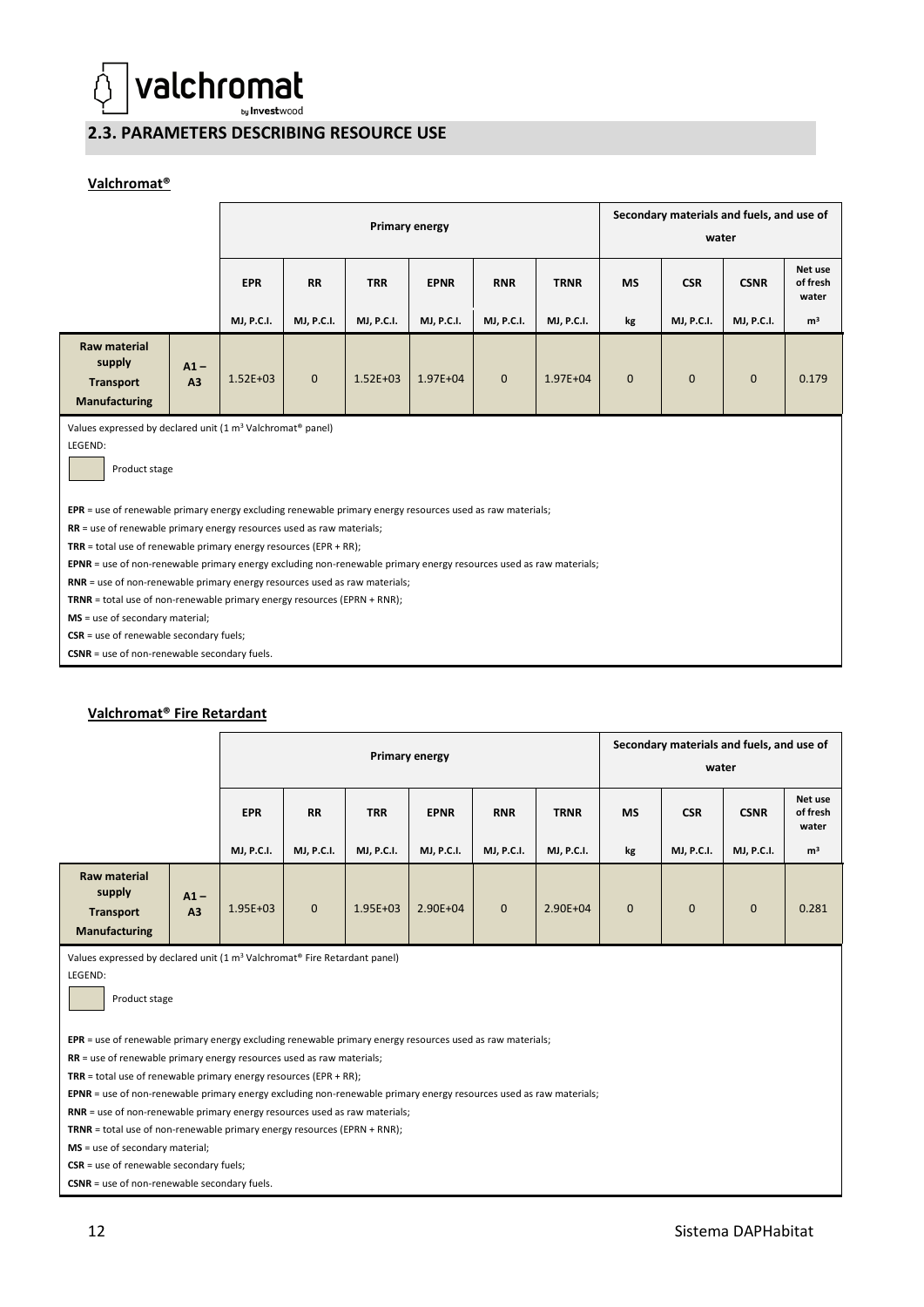

## <span id="page-16-0"></span>**2.4. Other environmental information describing different waste categories**

#### **Valchromat®**

|                                                                                                                                                                                                                                    |           | <b>Hazardous waste</b><br>disposed | Non-hazardous waste<br>disposed | Radioactive waste<br>disposed** |  |  |  |
|------------------------------------------------------------------------------------------------------------------------------------------------------------------------------------------------------------------------------------|-----------|------------------------------------|---------------------------------|---------------------------------|--|--|--|
|                                                                                                                                                                                                                                    |           | kg                                 | kg                              | kg                              |  |  |  |
| Raw material supply<br><b>Transport</b><br><b>Manufacturing</b>                                                                                                                                                                    | $A1 - A3$ | 1.05E-02                           | $\mathbf 0$                     | $4.42E - 02$                    |  |  |  |
| Values expressed by declared unit (1 m <sup>3</sup> of Valchromat <sup>®</sup> panel)                                                                                                                                              |           |                                    |                                 |                                 |  |  |  |
| LEGEND:<br>Product stage<br>** The radioactive waste component does not come from the activity of Valbopan (A3). It is a component derived from the upstream activities (A1 and<br>A2), namely from the production of electricity. |           |                                    |                                 |                                 |  |  |  |

#### **Valchromat® Fire Retardant**

|                                                                                                                                                                                                                                                                                                                                         |           | Hazardous waste<br>disposed | Non-hazardous waste<br>disposed | <b>Radioactive waste</b><br>disposed ** |  |  |  |
|-----------------------------------------------------------------------------------------------------------------------------------------------------------------------------------------------------------------------------------------------------------------------------------------------------------------------------------------|-----------|-----------------------------|---------------------------------|-----------------------------------------|--|--|--|
|                                                                                                                                                                                                                                                                                                                                         |           | kg                          | kg                              | kg                                      |  |  |  |
| Raw material supply<br><b>Transport</b><br><b>Manufacturing</b>                                                                                                                                                                                                                                                                         | $A1 - A3$ | 1.56E-02                    | $\mathbf 0$                     | 6.94E-02                                |  |  |  |
| Values expressed by declared unit (1 m <sup>3</sup> Valchromat <sup>®</sup> Fire Retardant panel)<br>LEGEND:<br>Product stage<br>** The radioactive waste component does not come from the activity of Valbopan (A3). It is a component derived from the upstream activities (A1 and<br>A2), namely from the production of electricity. |           |                             |                                 |                                         |  |  |  |

## <span id="page-16-1"></span>**2.5. Other environmental information describing output flows**

| <b>Parameters</b>                                                                                                        | Units*               | Valchromat <sup>®</sup> | Valchromat <sup>®</sup> Fire Retardant |  |  |  |  |
|--------------------------------------------------------------------------------------------------------------------------|----------------------|-------------------------|----------------------------------------|--|--|--|--|
| <b>Components for re-use</b>                                                                                             | kg                   | 7.0                     | 7.0                                    |  |  |  |  |
| <b>Materials for recycling</b>                                                                                           | kg                   | 2.04                    | 2.04                                   |  |  |  |  |
| Radioactive waste eliminated                                                                                             | kg                   | o                       | 0                                      |  |  |  |  |
| Materials for energy recovery                                                                                            | kg                   | 13.1                    | 13.1                                   |  |  |  |  |
| <b>Exported energy</b>                                                                                                   | MJ by energy carrier |                         |                                        |  |  |  |  |
| * expressed by declared unit (1 m <sup>3</sup> Valchromat <sup>®</sup> and Valchromat <sup>®</sup> Fire Retardant panel) |                      |                         |                                        |  |  |  |  |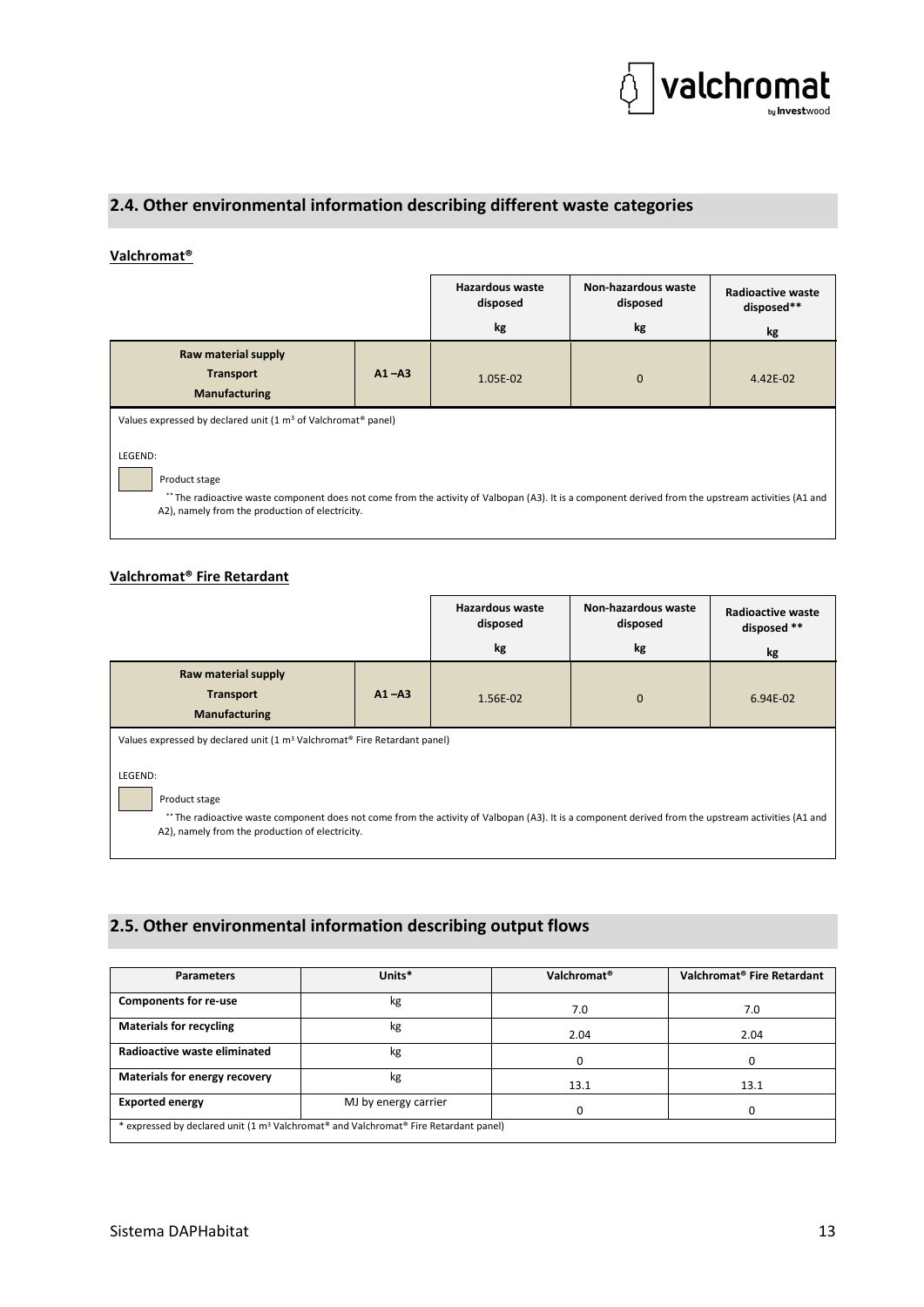

#### <span id="page-17-0"></span>**2.5.1. Biogenic Carbon**

Valbopan received 41174.00 t of green bark maritime pine logs with bark in order to ensure all its panel production. Considering a moisture of approximately 50%, there are 20587.00 t of green pine logs with bark on a dry basis. Using 'Default' values of carbon (C) fraction in dry biomass of 0.50 kg C/kg biomass (CEN, 2014 a,b), considering the molecular mass of CO<sub>2</sub> and C, and biogenic carbon characterization factor of – 1 kg CO<sub>2</sub> eq/kg CO<sub>2</sub> biomass, the production of logs resulted in the storage of -37742.83 t CO<sub>2</sub> eq, which corresponds to 1790.09 kg CO<sub>2</sub> eq/m<sup>3</sup> Valchromat® panel and Valchromat® Fire Retardant.

In module A3, there is the release of a part of the biogenic carbon sequestered in the biomass. Non-conforming bark and chips used in the boiler to produce thermal energy represent 12% of the pine wood received in 2019 at Valbopan, SA. Thus, 214.81 kg CO<sub>2</sub> eq/m<sup>3</sup> Valchromat<sup>®</sup> and Valchromat® Fire Retardant panel is emitted to the atmosphere (117.17 kg wood/m<sup>3</sup> panel x 0.50 kg C/kg biomass x 44/12 x (1 kg CO<sub>2</sub>/kg CO<sub>2</sub> biomass)). Finally, the production of Valchromat® and Valchromat® Fire Retardant results in the storage of -1575.28 kg CO<sub>2</sub> eq/m<sup>3</sup> of the panel.